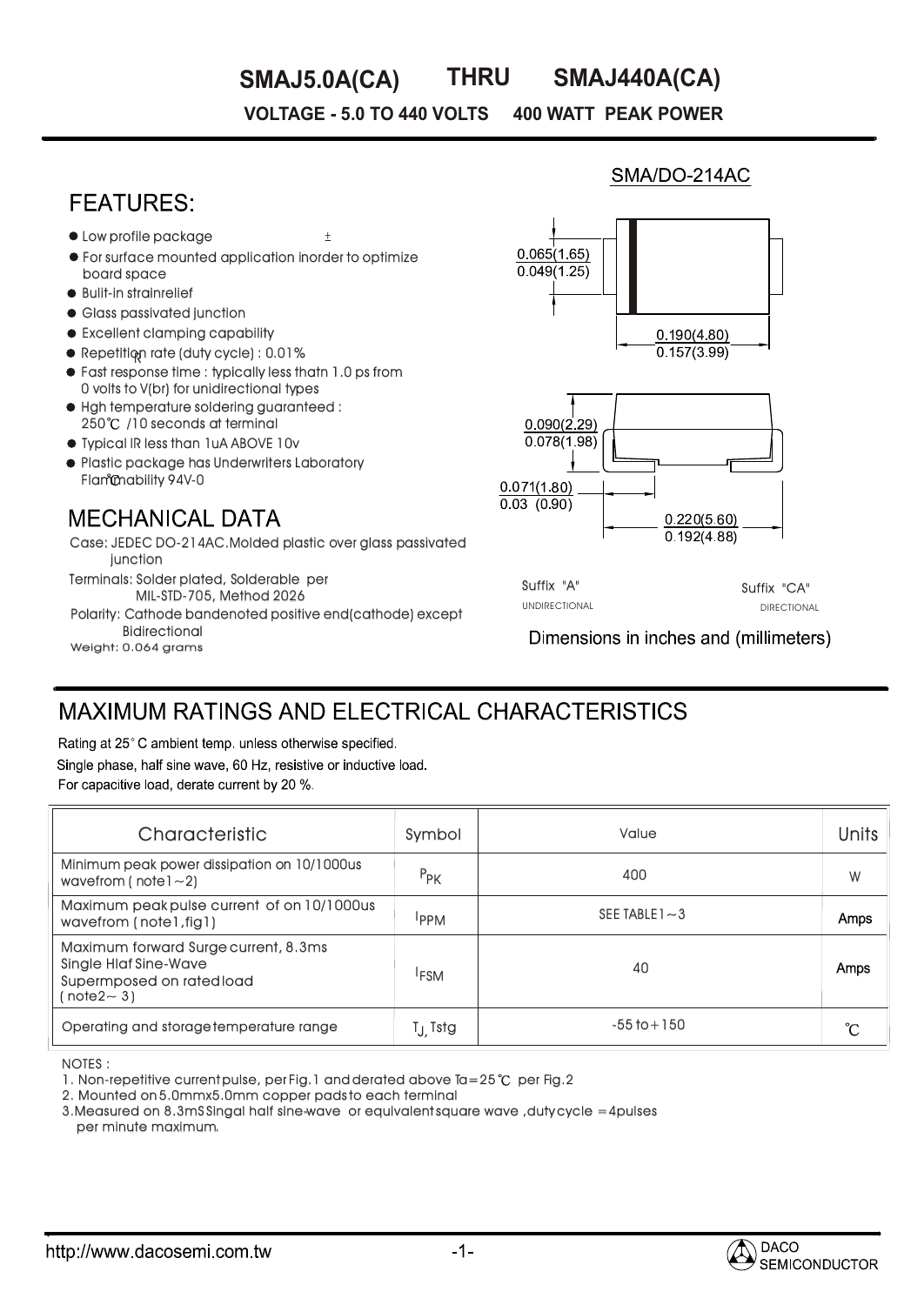### **RATINGS AND CHARACTERISTIC CURVES SMAJ5.0A(CA) THRU SMJ440A(CA)**





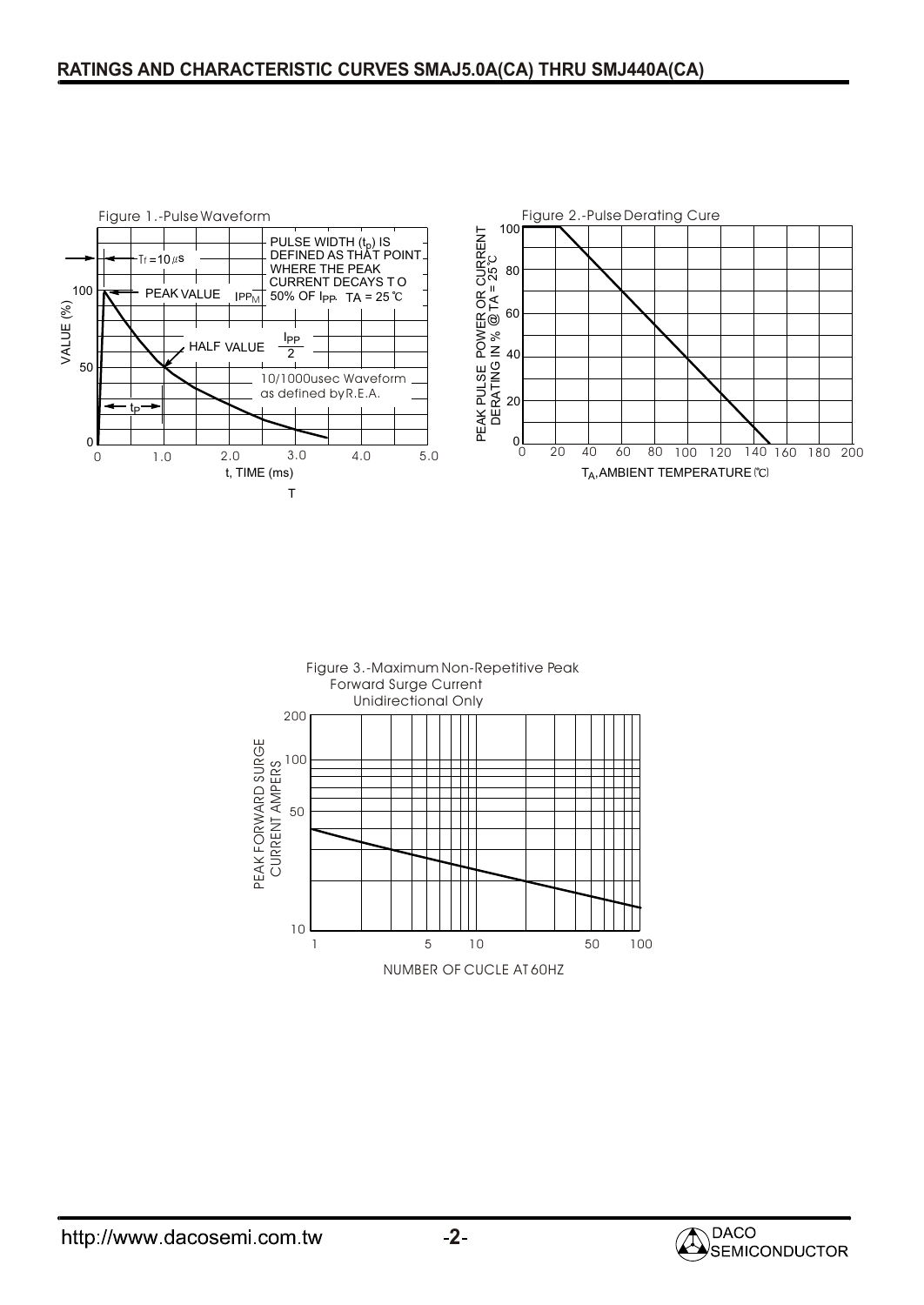### **RATINGS AND CHARACTERISTIC CURVES SMAJ5.0A(CA) THRU SMAJ440A(CA)**

| TABLE 1        |                                                      |      |                       |                                                      |                                                                |                                                 |                                                |                       |                        |
|----------------|------------------------------------------------------|------|-----------------------|------------------------------------------------------|----------------------------------------------------------------|-------------------------------------------------|------------------------------------------------|-----------------------|------------------------|
| Device<br>Type | Breakdown<br><b>VBR</b><br>Voltage<br>at IT(Voltage) |      | Test<br>Current<br>Iт | Working<br>Peak<br>Reverse<br>Voltage<br><b>VRWM</b> | Maximun<br>Reverse<br>Leakage<br>at V <sub>RWM</sub><br>IR(uA) | Maximun<br>Peak Pulse<br>Current<br><b>IPPM</b> | Maximmum<br>Clamping<br>Voltage (Vc<br>)atIPPM |                       | Device<br>Marking code |
|                | Min                                                  | Max  | mA                    | Volts                                                | $\mu$ A                                                        | Amps                                            | Volts                                          | <b>UNI</b>            | BI                     |
| SMAJ5.0A(CA)   | 6.40                                                 | 7.00 | 10                    | 5.00                                                 | 800                                                            | 43.5                                            | 9.20                                           | AE                    | WE                     |
| SMAJ6.0A(CA)   | 6.67                                                 | 7.37 | 10                    | 6.00                                                 | 800                                                            | 38.8                                            | 10.3                                           | AG                    | WG                     |
| SMAJ6.5A(CA)   | 7.22                                                 | 7.98 | 10                    | 6.50                                                 | 500                                                            | 35.7                                            | 11.2                                           | AK                    | <b>WK</b>              |
| SMAJ7.0A(CA)   | 7.78                                                 | 8.60 | 10                    | 7.00                                                 | 200                                                            | 33.3                                            | 12.0                                           | AM                    | WM                     |
| SMAJ7.5A(CA)   | 8.33                                                 | 9.21 | 1.0                   | 7.50                                                 | 100                                                            | 31.0                                            | 12.9                                           | AP                    | <b>WP</b>              |
| SMAJ8.0A(CA)   | 8.89                                                 | 9.83 | 1.0                   | 8.00                                                 | 50                                                             | 29.4                                            | 13.6                                           | AR                    | WR                     |
| SMAJ8.5A(CA)   | 9.44                                                 | 10.4 | 1.0                   | 8.50                                                 | 20                                                             | 27.8                                            | 14.4                                           | AT                    | WT                     |
| SMAJ9.0A(CA)   | 10.0                                                 | 11.1 | 1.0                   | 9.00                                                 | 10                                                             | 26.0                                            | 15.4                                           | AV                    | <b>WV</b>              |
| SMAJ10A(CA)    | 11.1                                                 | 12.3 | 1.0                   | 10.0                                                 | 5.0                                                            | 23.5                                            | 17.0                                           | AX                    | <b>WX</b>              |
| SMAJ11A(CA)    | 12.2                                                 | 13.5 | 1.0                   | 11.0                                                 | 5.0                                                            | 22.0                                            | 18.2                                           | AZ                    | WZ                     |
| SMAJ12A(CA)    | 13.3                                                 | 14.7 | 1.0                   | 12.0                                                 | 5.0                                                            | 20.1                                            | 19.9                                           | <b>BE</b>             | XE                     |
| SMAJ13A(CA)    | 14.4                                                 | 15.9 | 1.0                   | 13.0                                                 | 5.0                                                            | 18.6                                            | 21.5                                           | BG                    | XG                     |
| SMAJ14A(CA)    | 15.6                                                 | 17.2 | 1.0                   | 14.0                                                 | 5.0                                                            | 17.2                                            | 23.2                                           | BK                    | XK                     |
| SMAJ15A(CA)    | 16.7                                                 | 18.5 | 1.0                   | 15.0                                                 | 5.0                                                            | 16.4                                            | 24.4                                           | <b>BM</b>             | XM                     |
| SMAJ16A(CA)    | 17.8                                                 | 19.7 | 1.0                   | 16.0                                                 | 5.0                                                            | 15.4                                            | 26.0                                           | <b>BP</b>             | XP                     |
| SMAJ17A(CA)    | 18.9                                                 | 20.9 | 1.0                   | 17.0                                                 | 5.0                                                            | 14.5                                            | 27.6                                           | <b>BR</b>             | XR                     |
| SMAJ18A(CA)    | 20.0                                                 | 22.1 | 1.0                   | 18.0                                                 | 5.0                                                            | 13.7                                            | 29.2                                           | <b>BT</b>             | <b>XT</b>              |
| SMAJ20A(CA)    | 22.2                                                 | 24.5 | 1.0                   | 20.0                                                 | 5.0                                                            | 12.3                                            | 32.4                                           | <b>BV</b>             | XV                     |
| SMAJ22A(CA)    | 24.4                                                 | 26.9 | 1.0                   | 22.0                                                 | 5.0                                                            | 11.3                                            | 35.5                                           | BX                    | XX                     |
| SMAJ24A(CA)    | 26.7                                                 | 29.5 | 1.0                   | 24.0                                                 | 5.0                                                            | 10.3                                            | 38.9                                           | <b>BZ</b>             | XZ                     |
| SMAJ26A(CA)    | 28.9                                                 | 31.9 | 1.0                   | 26.0                                                 | 5.0                                                            | 9.5                                             | 42.1                                           | CE                    | YE.                    |
| SMAJ28A(CA)    | 31.1                                                 | 34.4 | 1.0                   | 28.0                                                 | 5.0                                                            | 8.8                                             | 45.4                                           | CG                    | YG                     |
| SMAJ30A(CA)    | 33.3                                                 | 36.8 | 1.0                   | 30.0                                                 | 5.0                                                            | 8.3                                             | 48.4                                           | <b>CK</b>             | YK                     |
| SMAJ33A(CA)    | 36.7                                                 | 40.6 | 1.0                   | 33.0                                                 | 5.0                                                            | 7.5                                             | 53.3                                           | <b>CM</b>             | <b>YM</b>              |
| SMAJ36A(CA)    | 40.0                                                 | 44.2 | 1.0                   | 36.0                                                 | 5.0                                                            | 6.9                                             | 58.1                                           | <b>CP</b>             | YP                     |
| SMAJ40A(CA)    | 44.4                                                 | 49.1 | $1.0\,$               | 40.0                                                 | $5.0\,$                                                        | $6.2\,$                                         | 64.5                                           | ${\sf CR}$            | YR                     |
| SMAJ43A(CA)    | 47.8                                                 | 52.8 | 1.0                   | 43.0                                                 | 5.0                                                            | 5.8                                             | 69.4                                           | CT                    | YT                     |
| SMAJ45(CA)     | 50.0                                                 | 55.3 | $1.0\,$               | 45.0                                                 | $5.0\,$                                                        | 5.5                                             | 72.7                                           | $\mathrm{CV}$         | YV                     |
| SMAJ48A(CA)    | 53.3                                                 | 58.9 | 1.0                   | 48.0                                                 | $5.0\,$                                                        | 5.2                                             | 77.4                                           | СX                    | YX                     |
| SMAJ51A(CA)    | 56.7                                                 | 62.7 | 1.0                   | 51.0                                                 | $5.0\,$                                                        | 4.9                                             | 82.4                                           | ${\rm CZ}$            | YZ                     |
| SMAJ54A(CA)    | 60.0                                                 | 66.3 | 1.0                   | 54.0                                                 | 5.0                                                            | 4.6                                             | 87.1                                           | RE                    | ΖE                     |
| SMAJ58A(CA)    | 64.4                                                 | 71.2 | 1.0                   | 58.0                                                 | $5.0\,$                                                        | 4.3                                             | 93.6                                           | <b>RG</b>             | ZG                     |
| SMAJ60A(CA)    | 66.7                                                 | 73.7 | 1.0                   | 60.0                                                 | 5.0                                                            | 4.1                                             | 96.8                                           | RK                    | ZK                     |
| SMAJ64A(CA)    | 71.1                                                 | 78.6 | 1.0                   | 64.0                                                 | $5.0\,$                                                        | 3.9                                             | 103                                            | <b>RM</b>             | ZM                     |
| SMAJ70A(CA)    | 77.8                                                 | 86.0 | 1.0                   | 70.0                                                 | 5.0                                                            | 3.5                                             | 113                                            | <b>RP</b>             | ΖP                     |
| SMAJ75A(CA)    | 83.3                                                 | 92.1 | 1.0                   | 75.0                                                 | $5.0\,$                                                        | 3.3                                             | 121                                            | <b>RR</b>             | ZR                     |
| SMAJ78A(CA)    | 86.7                                                 | 95.8 | 1.0                   | 78.0                                                 | $5.0\,$                                                        | $3.2\,$                                         | 126                                            | <b>RT</b>             | ΖT                     |
| SMAJ85A(CA)    | 94.4                                                 | 104  | 1.0                   | 85.0                                                 | $5.0\,$                                                        | 2.9                                             | 137                                            | <b>RV</b>             | ZV                     |
| SMAJ90A(CA)    | 100                                                  | 111  | $1.0\,$               | 90.0                                                 | 5.0                                                            | 2.7                                             | 146                                            | ${\sf RX}$            | ΖX                     |
| SMAJ100A(CA)   | 111                                                  | 123  | 1.0                   | 100                                                  | 5.0                                                            | 2.5                                             | 162                                            | <b>RZ</b>             | ZZ                     |
| SMAJ110A(CA)   | 122                                                  | 135  | $1.0\,$               | 110                                                  | $5.0\,$                                                        | 2.3                                             | 177                                            | SE                    | VE                     |
| SMAJ120A(CA)   | 133                                                  | 147  | $1.0\,$               | 120                                                  | $5.0\,$                                                        | 2.1                                             | 193                                            | $\mathbb S \mathbb G$ | VG                     |

For bidirectional type having Vrwm of 10 Volts and less. The IR limit is double. For parts without A, the VBR is +/- 10%